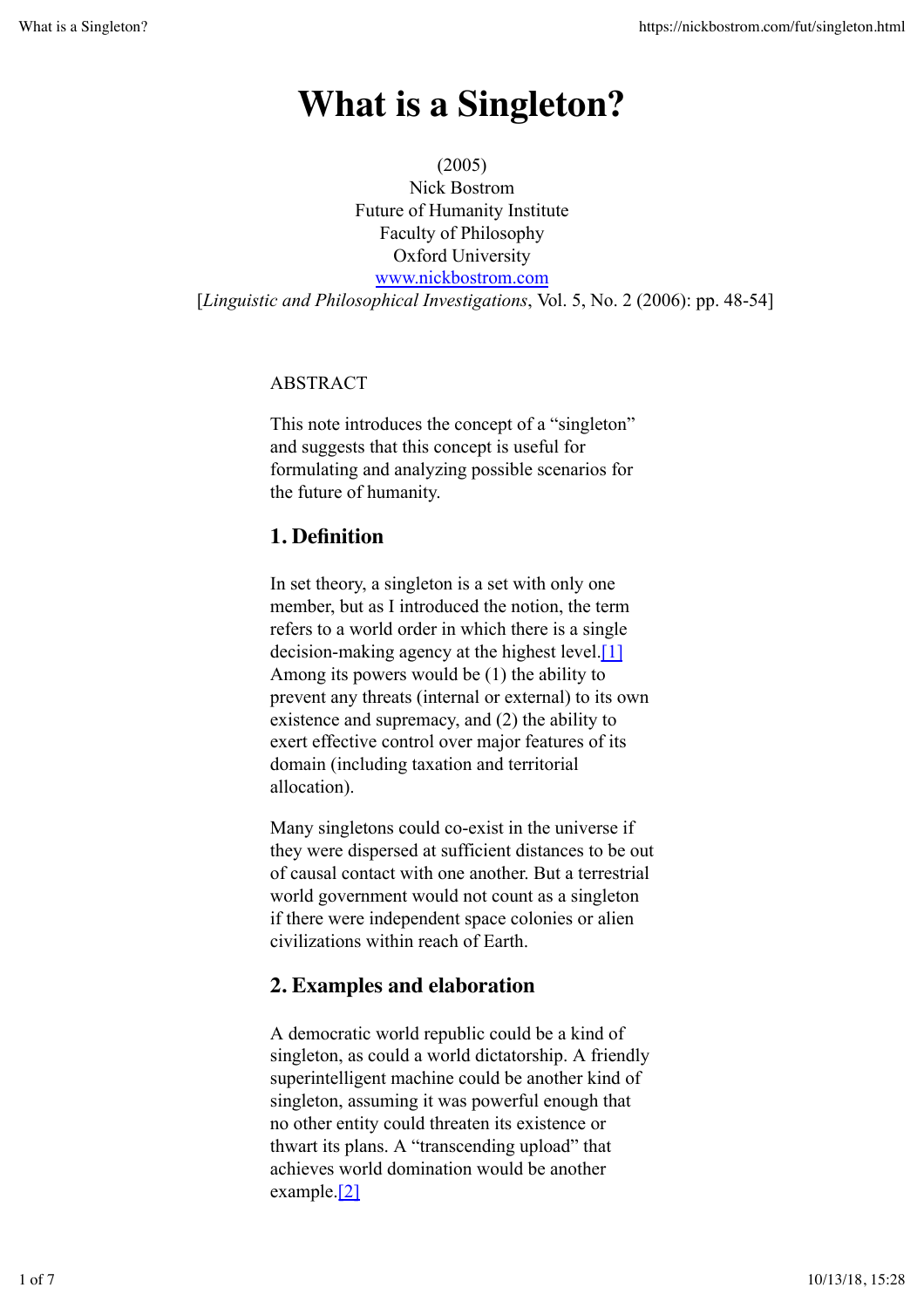Yet another way in which a singleton could form is through convergent evolution, e.g. if it turns out that all sufficiently advanced individuals or cultures come to accept fundamentally the same values or goals. These common values in combination with all the individuals and cultures that embrace them would then be an "agency" in the broad sense intended here, and it would constitute a singleton.

One could also imagine a singleton arising from the universal spread of a single self-enforcing moral code. The code might specify that agents should give preferential treatment to other agents that follow the code. If such a code becomes accepted by a sufficient number of agents, and if monitoring and enforcing compliance is sufficiently feasible, it might in the self-interest of agents who have not yet adopted the code to do so. This could lead to the code's universal adoption. If the code is sufficiently prescriptive to result in effectively coordinated goal-oriented behavior at the level of world society, it would constitute a singleton.

A singleton need not be monolithic. It could contain within itself an enormous variety of independent agents each pursuing their own disparate goals, just as is the case in a liberal democratic state. The goals and actions of the singleton could be decided by its inhabitants or their elected representatives.

A singleton that is a superintelligent machine might adopt a *modus operandi* that would make its presence virtually undetectable in the day-to-day dealings of its inhabitants. It could act merely as a subtle enforcer of certain background conditions that could serve, e.g. to guarantee security or to administer some other minimal governmental tasks. Such a superintelligence singleton might also use evolutionary algorithms and other means to increase internal diversity, if doing so would promote its ability to achieve its goals. When considering the characteristics of a singleton it would be a mistake to assume that it would necessarily possess the attributes commonly associated with large human bureaucracies – rigidity, lack of imagination, inefficiency, a tendency to micro-manage and to expand its own powers, etc. This would be true of some possible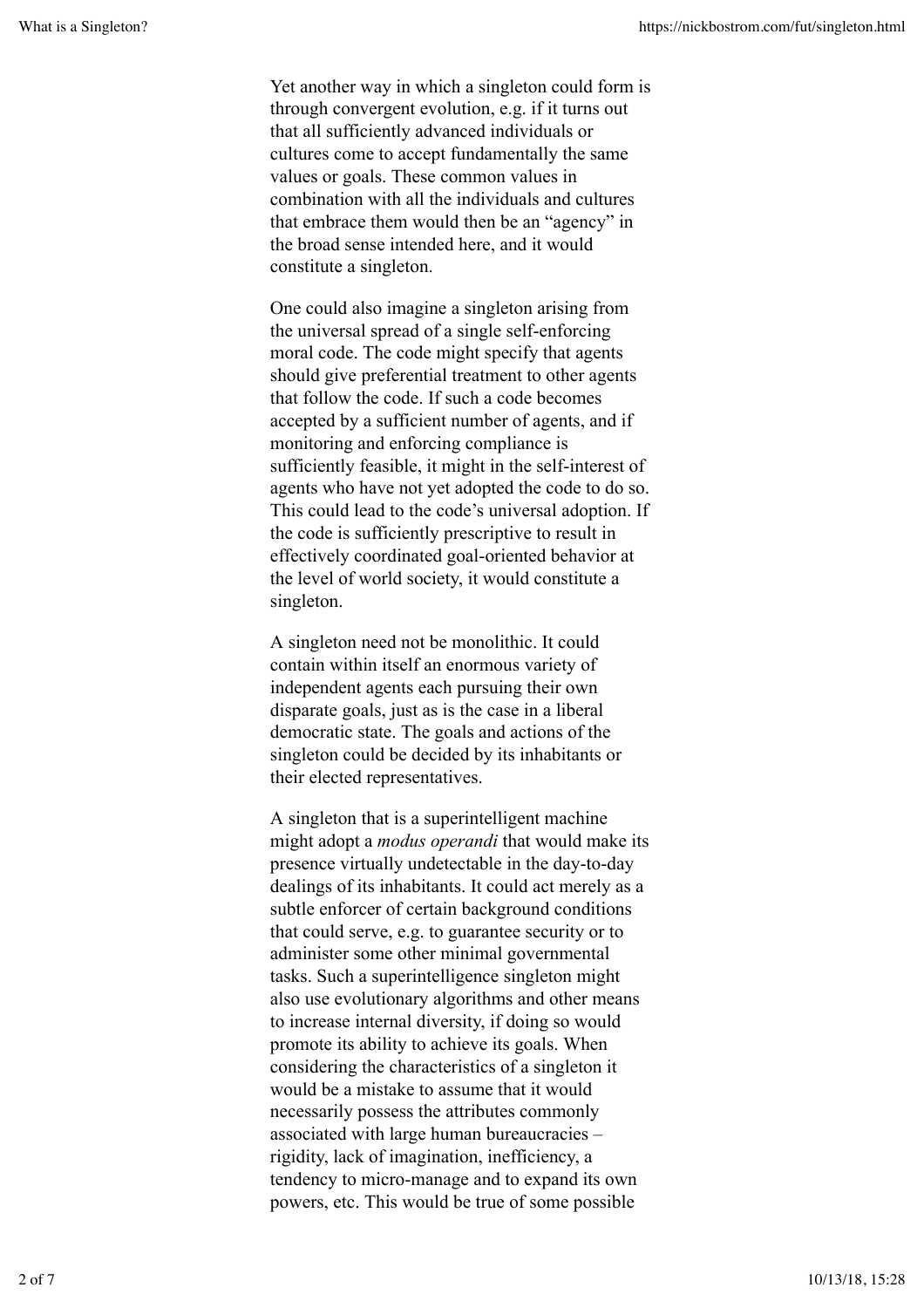singletons but it might not be true of others.

The concept of a singleton is thus much broader and more abstract than concept of a world government. A world government (in the ordinary sense of the word) is only one type of singleton among many.

Nevertheless, all the possible singletons share one essential property: the ability to solve global coordination problems. Intelligent species that develop the capability to solve global coordination problems, such as those listed in the next section, may in the long run develop along very different trajectories than species that lack this capacity. This is what makes it useful to have a unifying concept for such a diverse set of structures.

## **3. Advantages with a singleton**

Singletons could be good, bad, or neutral. One reason for favoring the development of a singleton (of a good type) is that it would solve certain fundamental coordination problems that may be unsolvable in a world that contains a large number of independent agencies at the top level. Coordination problems of this kind, which may be of particular importance for the future of humanity, include:

- Avoiding dangerous arms races that could cause enormous destruction or even extinction through powerful weapons, including future weapons based on nanotechnology.[3] Arms races are costly even when they do not emanate in war.
- Avoiding a future space colonization race that would burn up our cosmic commons. Robin Hanson has developed a model that predicts that this is what would happen in the absence of a singleton.[4]
- Avoiding outcomes characterized by extreme inequality, such as scenarios where a single state (or elite group, or an individual) obtains a decisive technological advantage (such as superintelligence or advanced molecular nanotechnology) and uses this to harm the rest of humanity or to appropriate enormous amounts of resources. (Such a scenario might *result* in the privileged individual or group forming a singleton. But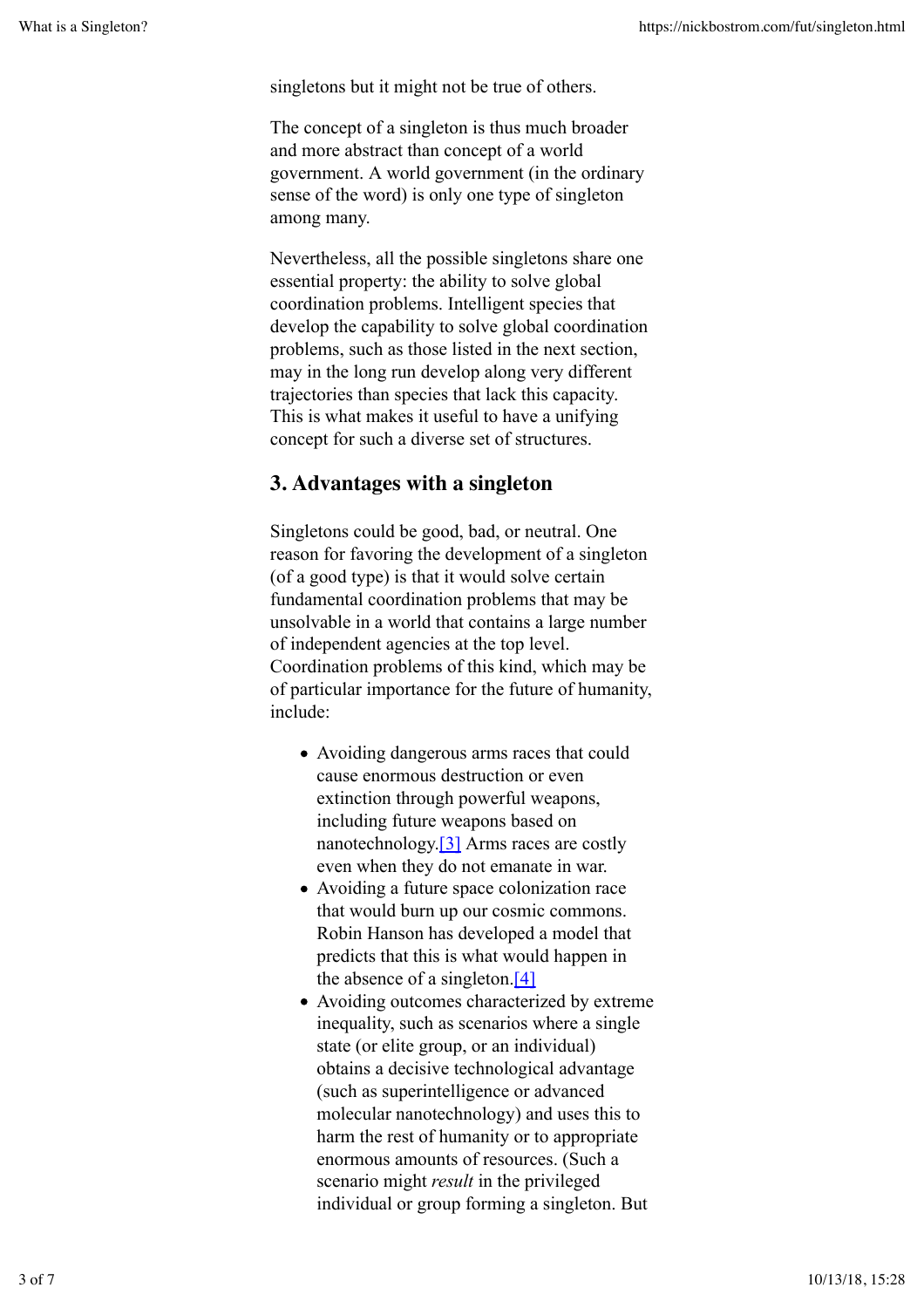a singleton created *ex ante* could have led to a more equitable distribution of benefits.)

Avoiding undesirable evolutionary pathways that lead to radically dystopian outcomes. A singleton could do this by deliberately reshaping the fitness function for the population. (There is no firm reason for supposing that evolutionary pressures will always push in desirable directions. I have offered a more detailed analysis of this type of scenario in another paper.[5])

#### **4. Disadvantages with a singleton**

A major risk with creating a singleton is that it would turn out to be a bad singleton. Smaller units of decision-making, such as states, can also turn bad. But if a singleton goes bad, a whole civilization goes bad. All the eggs are in one basket.

Furthermore, in a less coordinated world order, there are some processes that limit the destructiveness of certain kinds of failures. For example, if a single state stagnates or institutes a ruinous economic system, it might be overtaken in its competition with other states. Other states might invade or intervene. Some of its population might emigrate. Technologies and scientific progress developed in other states might eventually filtrate into the stagnated state. The existence of other more flourishing societies may serve as a model and inspiration for reform or revolution in the bad state. These protective mechanisms would not operate in a bad singleton. (A *good* singleton might deliberately maintain an internal ecology of different societies and regional diversity to reduce this hazard.)

Some types of singleton would incur a substantial cost in terms of additional layers of bureaucracy and resulting inefficiency. The magnitude of this cost, and whether it would be greater or smaller than the gains from coordination, depends on the nature of the singleton, its government structure and technology, and on the severity of coordination problems that can only be solved by a singleton.

Some ways of *creating* a singleton could also incur costs and risks, especially if one nation or some group of agencies attempted to create it by force in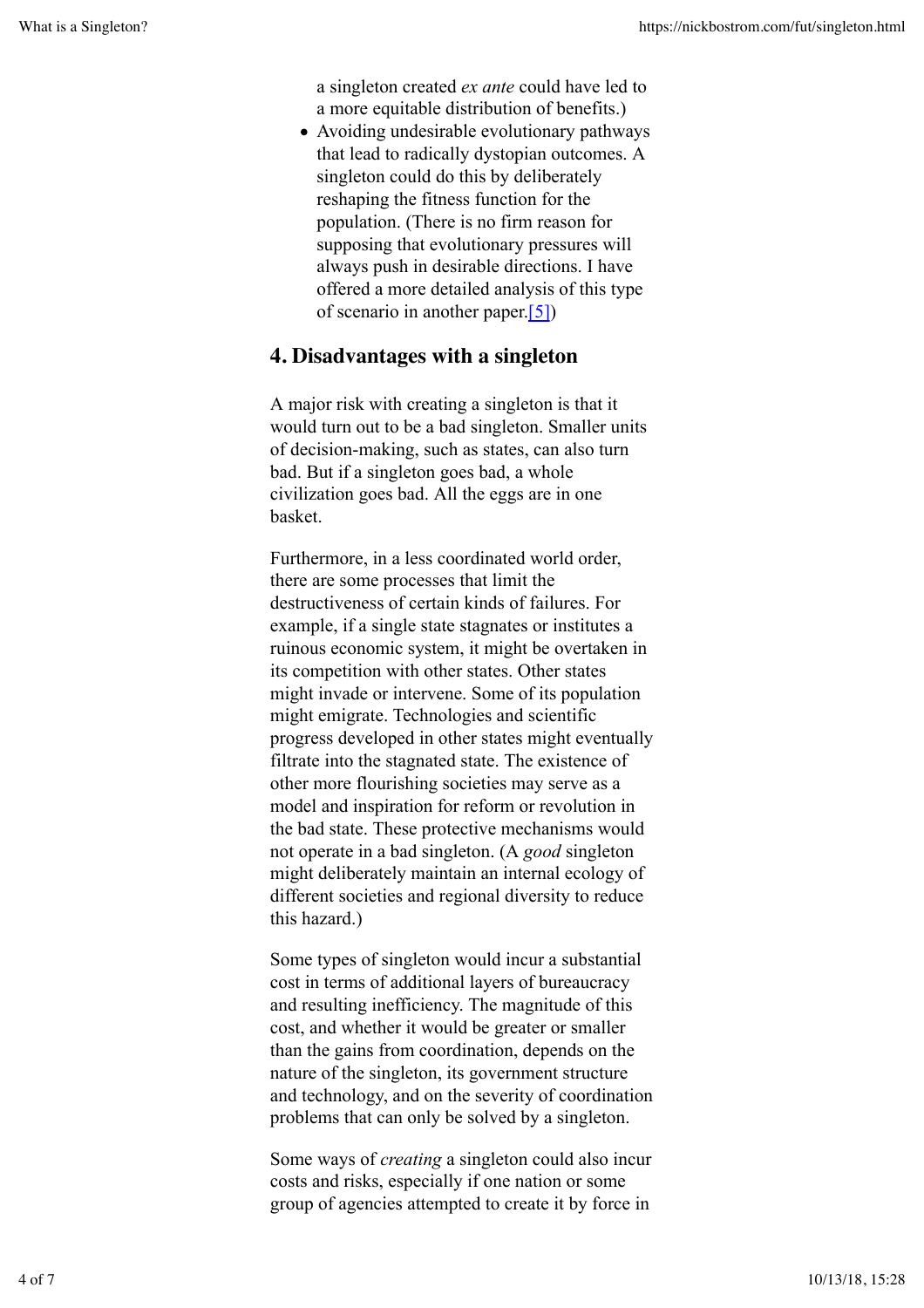a multipolar world where opposing agencies have significant powers. (By the same token, there are also situations in which attempting to *prevent* the creation of a singleton could be costly and risky.)

## **5. The singleton hypothesis**

The singleton hypothesis is that Earth-originating intelligent life will (eventually) form a singleton. It is an open question whether the singleton hypothesis is true. My own opinion is that it is more likely true than not.

Historically, we have seen an overarching trend towards the emergence of higher levels of social organization, from hunter-gatherer bands, to chiefdoms, city-states, nation states, and now multinational organizations, regional alliances, various international governance structures, and other aspects of globalization.[6] Extrapolation of this trend points to the creation of a singleton.

Some anticipated technologies might facilitate the creation of a singleton, such as improved surveillance (including reliable lie detection) and mind-control technologies, communication technologies, and artificial intelligence. Other technologies might reduce the likelihood of a singleton. For example, greater use of cryptography, especially as larger portions of our lives and the economy migrates to cyberspace, may make it harder for certain types of singleton to form (singletons relying on strong centralized control).

A singleton is a plausible outcome of many scenarios in which a single agency obtains a decisive lead through a technological breakthrough in artificial intelligence or molecular nanotechnology.[7] An agency that had obtained such a lead could use its technological superiority to prevent other agencies from catching up, especially in technological areas essential for its security.

Broad support for the creation of a singleton could gradually develop if a singleton is indeed needed to solve the coordination problems listed in section 3 and if the salience of these problems increases over time. A catastrophic event that highlighted the dangers of failure to solve global coordination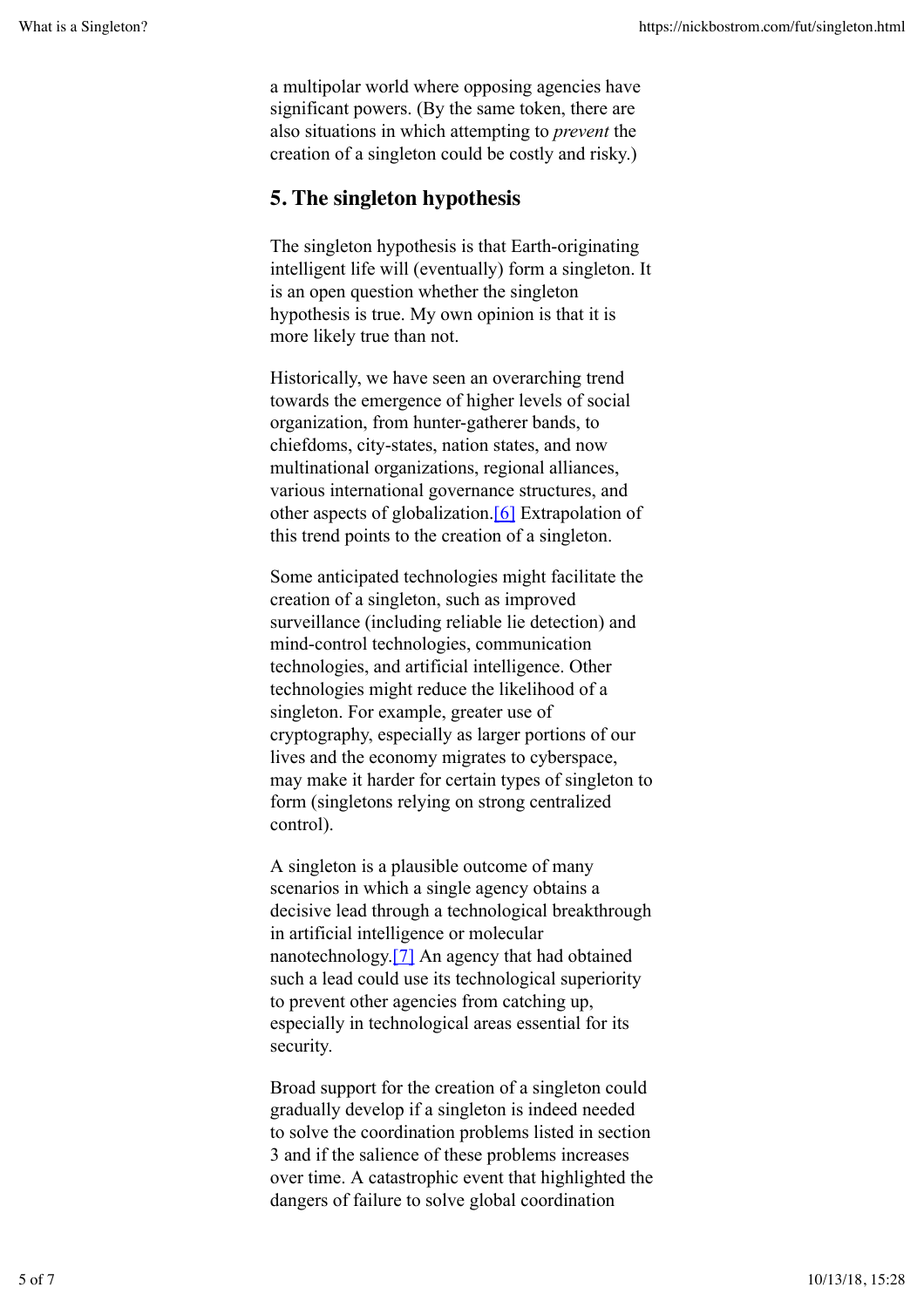problems, such as a war fought with weapons of mass destruction, could accelerate such a development. The two most ambitious efforts to date to institute limited forms of world government, the League of Nations and the United Nations, both grew directly out of the traumatic experiences of two world wars. (Conversely, if the costs and risk of creating a singleton outweigh its benefit, then it is possible that enlightened resistance will reduce the chances of one forming.)

Once formed, a future singleton might be perpetually stable. This could happen if surveillance, mind control, and other security technologies develop in such a way as to enable a singleton to effectively prevent the emergence of internal challenges.

#### **References**

Bostrom, N. (2005). The Future of Human Evolution. *Death and Anti-Death*. C. Tandy, Ria University Press.

Drexler, K. E. (1985). *Engines of Creation: The Coming Era of Nanotechnology*. London, Forth Estate.

Gubrud, M. (2000). *Nanotechnology and International Security*. Fifth Foresight Conference on Molecular Nanotechnology.

Hanson, R. (1998). "Burning the Cosmic Commons: Evolutionary Strategies for Interstellar Colonization." Available from http://hanson.gmu.edu/filluniv.pdf.

Wright, R. (1999). *Nonzero: The Logic of Human Destiny*. New York, Pantheon Books.

<sup>[1]</sup> This note is a write-up up of some informal remarks that I published in 2002.

<sup>[2]</sup> A "transcending upload" refers to a biological mind that has been uploaded to a computer and then enhanced to such a degree that it has become superintelligent.

<sup>[3] (</sup>Gubrud 2000)

<sup>[4]</sup> Hanson 1998)

<sup>[5] (</sup>Bostrom 2005)